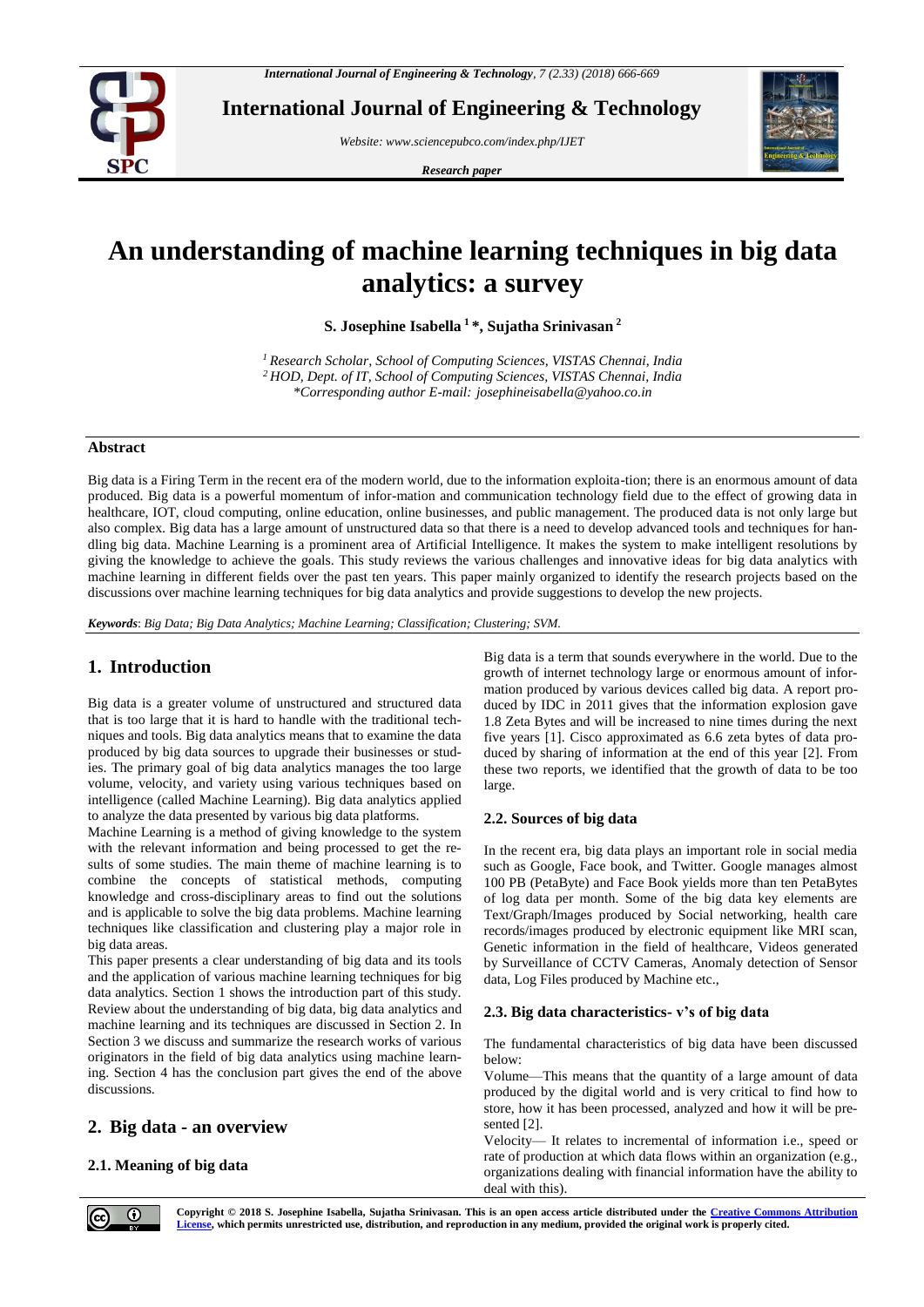Veracity –It means that the available information is reliable and accountable in nature.

Variety—It refers to the types of data in regard to structured and unstructured.

Value—It is very important because how the data being processed or it is peculiar to show how it is going to utilize in each and every sector of production[3].

#### **2.4. Big data tools**

During this information sharing world, there is a need for respective tools to handle the big data. Hadoop system having more tools and has to reflect the big data challenges with corresponding solutions as the mirror. They are Apache Hadoop and MapReduce, Storm, Dryad, Splunk, Apache Mahout, Apache Spark [4].

#### **2.5. Big data analytics**

The technique used to analyze the too large unstructured or structured, batch or stream data and various sizes of data sets ranging from terabytes to zeta bytes is called Big Data Analytics. Big Data is the data sets that are peculiar in type or size (large size) when compared to traditional data. Analytics refers to extract needful business paradigms or decision designs from a well-defined information/statistics that is to be preprocessed [5].

#### **2.5. Machine learning**

Machine learning is a science of understanding the information, analyze the given data set and make the system as intelligent based on the algorithms without human intervention. It is an interdisciplinary area having the key ideas from various different kinds of areas like Artificial Intelligence, knowledge representation, statistical problems. It can also provides solution to mathematics, engineering and scientific problems [6]. Machine learning can be successfully applied to find relationships between multiple features and to find and correct the mistakes occurred during analyses [7]. In recent years, the concept of Machine learning explored to a greater extent due to the growing demand for automating the model of enormous amounts of data. Nowadays people can interact with numerous utilities based on machine learning techniques such as web search engines, speech/face recognition, handwriting recognition, GPS-Navigation tools/sensors and knowledgeable Robots [8].

#### **2.6. Machine learning techniques**

Machine learning techniques are the methodologies or algorithms in data mining. Classification and clustering are the two main divisions in the machine learning techniques and are discussed below.

Classification: Classification is a Machine Learning technique and it is used to predict and classify the data for the particular class based on the group of predetermined data[9] [7]. For example, the credit risk for loan applicants is categorized by using the classification model in order to reduce low, medium and high credit values [9].

Major classification algorithms are given by,

- 1) Support Vector Machine (SVM): SVM used in classification and regression of data sets and used in pattern recognition, data mining and text mining and suitable for optimal dataset problems [9].
- 2) C4.5 and C5.0 Algorithms: C4.5 is an extension of ID3 classification and produces a decision tree for the given data set. It uses Depth-First growing strategy and suitable for analyzing numeric values, missing values, and noisy data. Also used to prune the growing decision trees. C5.0 algorithm is an extension of both C4.5 algorithm ID3 and is more applicable for big data set and multivalue attribute [10] .
- Naive Bayes algorithm: It is based on Bayes theorem and is having high scalability and used to build very large data sets

in an easy way [9]. The researchers developed algorithms by combining the naive Bayes algorithm along with Map Reduce. Some of the examples are an algorithm developed for sentiment classification with scalability and another one developed for sentimental data of Twitter [1].

4) K-nearest neighbor classifier (KNN) Algorithm: K-NN is a simple algorithm like classification and Regression algorithms and peculiar to instance-based learning and Machine Learning [9].

Clustering: In general clustering means grouping. In the machine-learning trend also have reflected the same meaning as cluster the items based on similar properties or objects. The clustering algorithms categorized into the following manner.

- 1) Clustering algorithms for partitioning- K-means, Kmedoids, K-modes etc., [11].
- 2) Clustering algorithm for Hierarchical structure- BIRCH, CURE, ROCK, chameleon etc., [11]..
- 3) Clustering algorithm for Density-DBSACN,DBCLASD, GDBSCAN etc., [11].

Clustering algorithms for big data are used to find the clusters based on similar properties and it is used to split the data set into a number of clusters based on their resemblance. More familiar clustering algorithms are k-means, k-modes, and k-medoids [1].

# **3. A review of ML techniques for big data analytics**

[12] Observed that the introduction of Deep Mining data in big data assist the people to establish decisions in betterment, e.g., In Nov. 2012, the campaign team of Barack Obama scanned the big data(real-time facts) and made the survey about the voters and their tendencies and suggested Obama to be concentrated to arrange the resources to receive voter's attention against to beat Romney in various regions in the U.S. presidential election and also discussed various challenges such as complexity of data, system, and computations leads to find an integrated solution with the iterative algorithms and top-down approach model should be developed with Machine Learning algorithms.

[4] Suggested to follow a workflow diagram of big data projects and gave a sketch of IOT research area. The author briefly discussed various challenges like the storage facility, computational complications, cloud and distributed computing, data visualization, privacy and security for the multilevel data model to be developed in big data analytics and also insisted that to develop tools for extracting data from IoT devices using machine learning. Big data researchers extended to the areas of cloud computing, the computational study of Biological applications and quantum computing.

[1] Found a pathway to the researchers by introducing various big data architectures and big data machine algorithms – clustering and classification algorithms to overlook the big data challenges in healthcare in an efficient manner. He referenced that IKM (Incremental k-means algorithm) with MapReduce produce a solution for multiple scans big data set with one scan data set is a new concept for the research field.

[13] Introduced a research question and conducted a study of finding various error values, the accuracy of classification and the Kappa values by applying various machine learning algorithms and found that PART algorithm gives the better performance than other algorithms. And he suggested that find the issues related to sensor data by applying fuzzy rule based induction algorithms and also handles the online streaming data.

[14] Experimented with an untruthful review spam with an example by introducing the Feature Engineering along with bags of words approach and also introduce Review centric spam detection with machine learning techniques.

[15] Designed a framework for a real-time network traffic anomaly detection system using Machine Learning algorithms like Naive Bayesian, SVM, and Decision Tree. This system is designed with 4 switches along connection window features(A, B,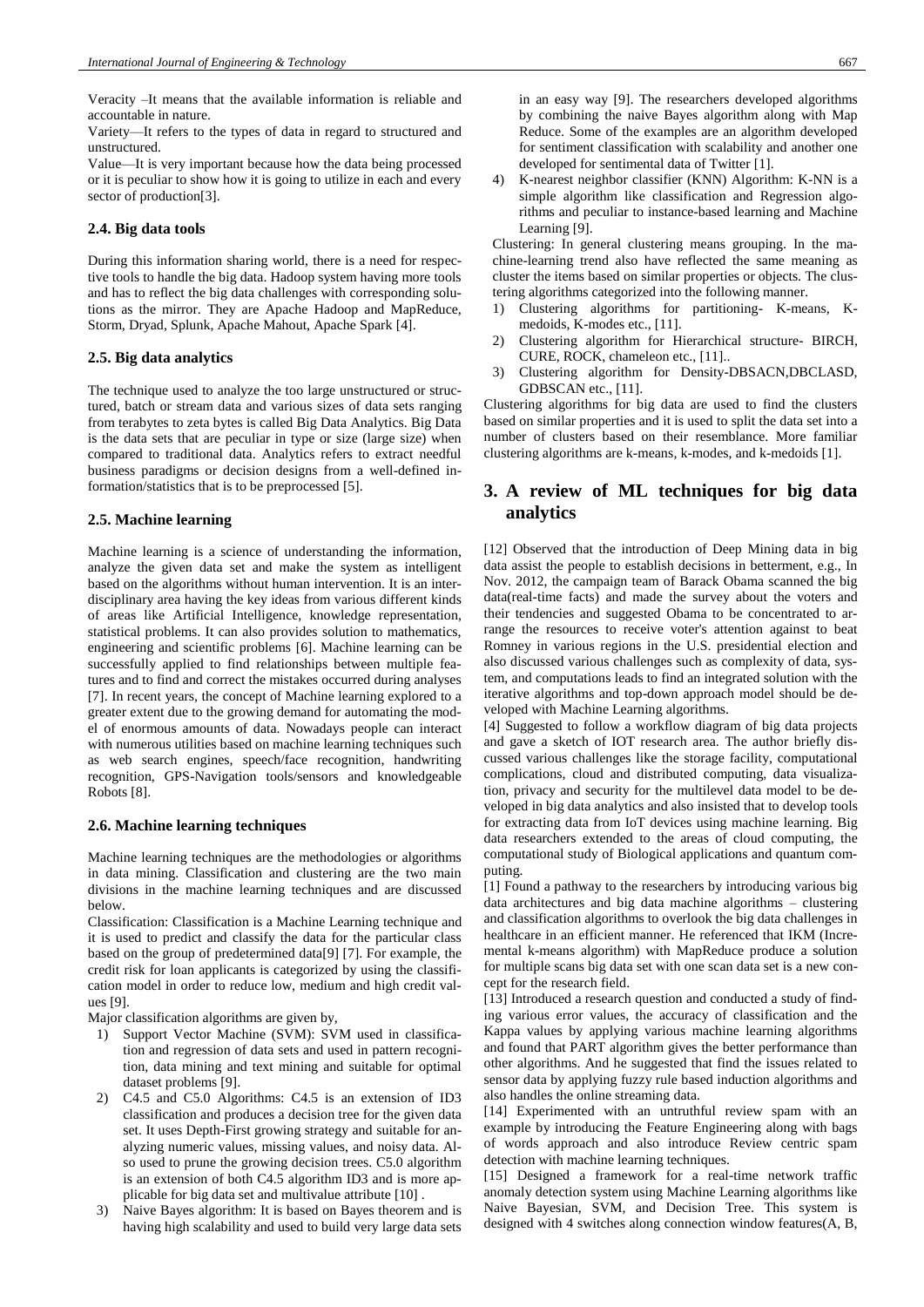C,&D) and experimented with UMKC network data produces the feature group C, D of switch 3 having the high accuracy performance.

[16] Discussed about application ML in different categories in health care like Free-text Notes of doctors, stroke prediction diagnoses, CT scan diagnosis and teaches how to apply ML in healthcare application in a stepwise refinement and impressed to develop the health care system based on machine learning techniques in order to fulfill the challenges of biomedical research. [17] Explored that Magnetic Flux Leakage(MFL) sensors to examine defect nature of the oil and gas pipelines. The MFL sensors spread in every 3 millimeters over the pipelines produces more MFL signals growing as big data and a system developed with ANN algorithm to find different defect types by using Magnetic Flux Leakage(MFL) sensors to examine the oil and gas pipelines. The results obtained that best defect depth estimation accuracy and with better error percentage found in sample data. They motivated to develop the same system with very large data sets(big data).

## **4. Discussion**

The above literature study mainly focuses on the discussions of literature and experimental views of various authors in different fields like health care, education, agriculture, spam detection, education, network anomaly detection using machine learning techniques in big data analytics and also finds some challenges in big data analytics and may be answered by the applying the machine learning techniques to them. The observation shows many of them talk about Hadoop and MapReduce. Both Hadoop and MapReduce play a significant role in big data analytics and machine learning.

Table1 illustrates that some of the studies concentrates to develop a sophisticated system by giving the intelligence Information using ML techniques to the extension of big data.

|  | <b>Table 1:</b> Summary of ML Techniques and Observations |
|--|-----------------------------------------------------------|
|--|-----------------------------------------------------------|

| Sl.no                                                                                                                                                         | Reference Paper                | Algorithm/Methodolo-<br>gy                                          | Dataset                                       | Observation obtained                                                                | Future work                                                                                     |
|---------------------------------------------------------------------------------------------------------------------------------------------------------------|--------------------------------|---------------------------------------------------------------------|-----------------------------------------------|-------------------------------------------------------------------------------------|-------------------------------------------------------------------------------------------------|
| -1                                                                                                                                                            | (Achariya 2016)                | Hadoop, Spark, Storm<br>etc.,                                       | Unstructured data                             | Improved solutions to big data<br>challenges identified                             | Techniques to be developed to<br>improve the efficiency and scala-<br>bility                    |
| 2                                                                                                                                                             | (Daniel 2015)                  | Learning Analytical<br>framework                                    | Online educational<br>resources               | Improvements achieved in edu-<br>cational field                                     | System to be developed to find the<br>consistent policies                                       |
| 3                                                                                                                                                             | (Revathy and<br>Lawrance 2017) | $C4.5$ and $C5.0$ algo-<br>rithms                                   | crop dataset                                  | c5.0 produced better accuracy<br>and less memory utilization                        | System should be developed using<br>c5.0 and MapReduce for extensive<br>data                    |
| $\overline{4}$                                                                                                                                                | (Zhao et al.<br>2015)          | Naive Bayesian, SVM<br>and Decision Tree                            | network data from<br>center of UMKC           | An anomaly detection system<br>found better accuracy in 4<br>switches               | Anomaly detection system for<br>network management system and<br>complex networks               |
| 5                                                                                                                                                             | (Crawford et al.)<br>2015)     | SLM, SVM, PU-<br>Learning, KDE                                      | Online reviews from<br>Amazon                 | The online fake reviews leads to<br>imbalanced datasets was found                   | Feature selection in the big data<br>domain should be developed                                 |
| 6                                                                                                                                                             | (Manogaran and<br>Lopez 2017)  | Decision tree, SVM,<br>Naïve Bayes etc                              | Unstructred<br>data, clinical data            | Key areas that produces bigdata<br>and algorithms for BDA were<br>found             | ML techniques would be applied to<br>health care and medical issues                             |
| $\overline{7}$                                                                                                                                                | (Mehdiyev et al.<br>2015       | One R, RIPPER, PART,<br>Ridor, DTNB                                 | Sensor data from<br>accelerometers<br>(phone) | A machine learning model re-<br>places rule patterns identified by<br>manual system | Found the issues related to sensor<br>data by applying fuzzy rule based<br>induction algorithms |
| 8                                                                                                                                                             | (Wiebe et al.)<br>2015         | NN, Nearest Centroid                                                | ML benchmark da-<br>taset(half-moon)          | Computed distance metrics (in<br>quantum computers)                                 | Extended to find quantum K-NN or<br>other learning algorithms                                   |
| 9                                                                                                                                                             | (Jin et al. 2015)              | Deep Mining, predictive<br>analysis                                 | real-time data,<br>Google search que-<br>ries | Predictive analysis produced                                                        | System to be developed with dis-<br>tributed computations in streaming<br>data                  |
| 10                                                                                                                                                            | (Mohamed et<br>al.2015)        | ANN algorithm                                                       | MFL signals                                   | Best defect depth estimation<br>accuracy found                                      | System to be developed to increase<br>the defect depth accuracy estima-<br>tion rate            |
| 11                                                                                                                                                            | (Haupt and<br>Kosovic 2015)    | <b>Sun Cast Solar Power</b><br>Forecasting System of<br><b>NCAR</b> | Meteorological data<br>and time duration      | <b>NCAR</b> Forecasting system<br>produced the successful forecast<br>results       | A forecasting system with renewa-<br>ble energy should be developed                             |
| $\mathcal{A}$ and $\mathcal{A}$ and $\mathcal{A}$ and $\mathcal{A}$ and $\mathcal{A}$ and $\mathcal{A}$ and $\mathcal{A}$ and $\mathcal{A}$<br>1 <sup>1</sup> |                                |                                                                     |                                               |                                                                                     |                                                                                                 |

The above discussion gives the following innovative ideas,

- a) ML techniques should be developed to analyze the unstructured data and to increase its efficiency and scalability.
- b) There is a need to find anomaly detection system for network management system and complex networks in the future.
- c) Find the issues related to sensor data by applying fuzzy rule-based induction algorithms and also handles the online streaming data should be developed.
- d) Using machine learning techniques identify the mislabeled data, missing values, noisy data and feature selection method used in highly dimensioned data and also find imbalanced data will be a new development for the information growing environment.
- e) Big data algorithms (ML techniques) will be applied to healthcare and medical field.
- f) Feature selection in the big data domain should be developed using Machine Learning Techniques.
- g) A system should be developed by combining C5.0 with Map Reduce to improve the results in analyzing of crop pest data in the agriculture field.

h) A system developed with Machine Learning algorithms to increase the defect depth accuracy estimation rate with minimum error-prediction in big data

i) Future system has to be developed with distributed computations in streaming data for big data.

j) A system with renewable energy should be developed for forecasting.

## **5. Conclusion**

In recent years big data gradually gathered in several fields like web crawling on health care, retail industries, businesses, education, and interdisciplinary research areas like biochemistry, microbiology. This gathering gives the new chances to develop perceptional based innovations using machine learning techniques.

Finally, big data has made a greater impact in every industry and growing into a massive level. From the above understanding, there is a need for research in Big Data Analytics. Based on the above discussions it is essential to develop systems that manage big data in various perspectives such as searching on the internet, business, scientific calculation, and the flow of network data, machine